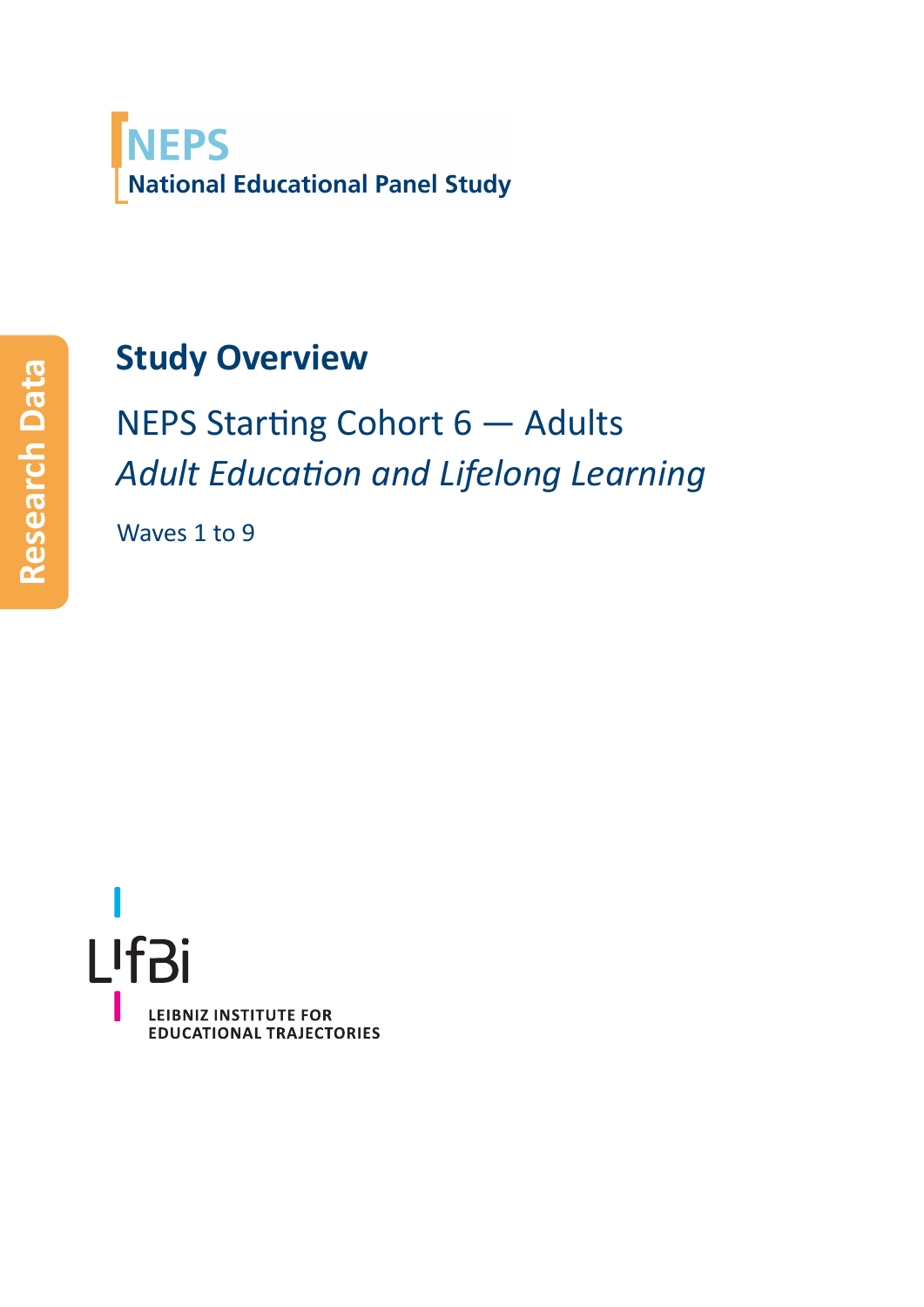Copyrighted Material Leibniz Institute for Educational Trajectories (LIfBi) Wilhelmsplatz 3, 96047 Bamberg Director: Prof. Dr. Sabine Weinert Executive Director of Research: Dr. Jutta von Maurice Executive Director of Administration: Dr. Robert Polgar Bamberg; September 21, 2018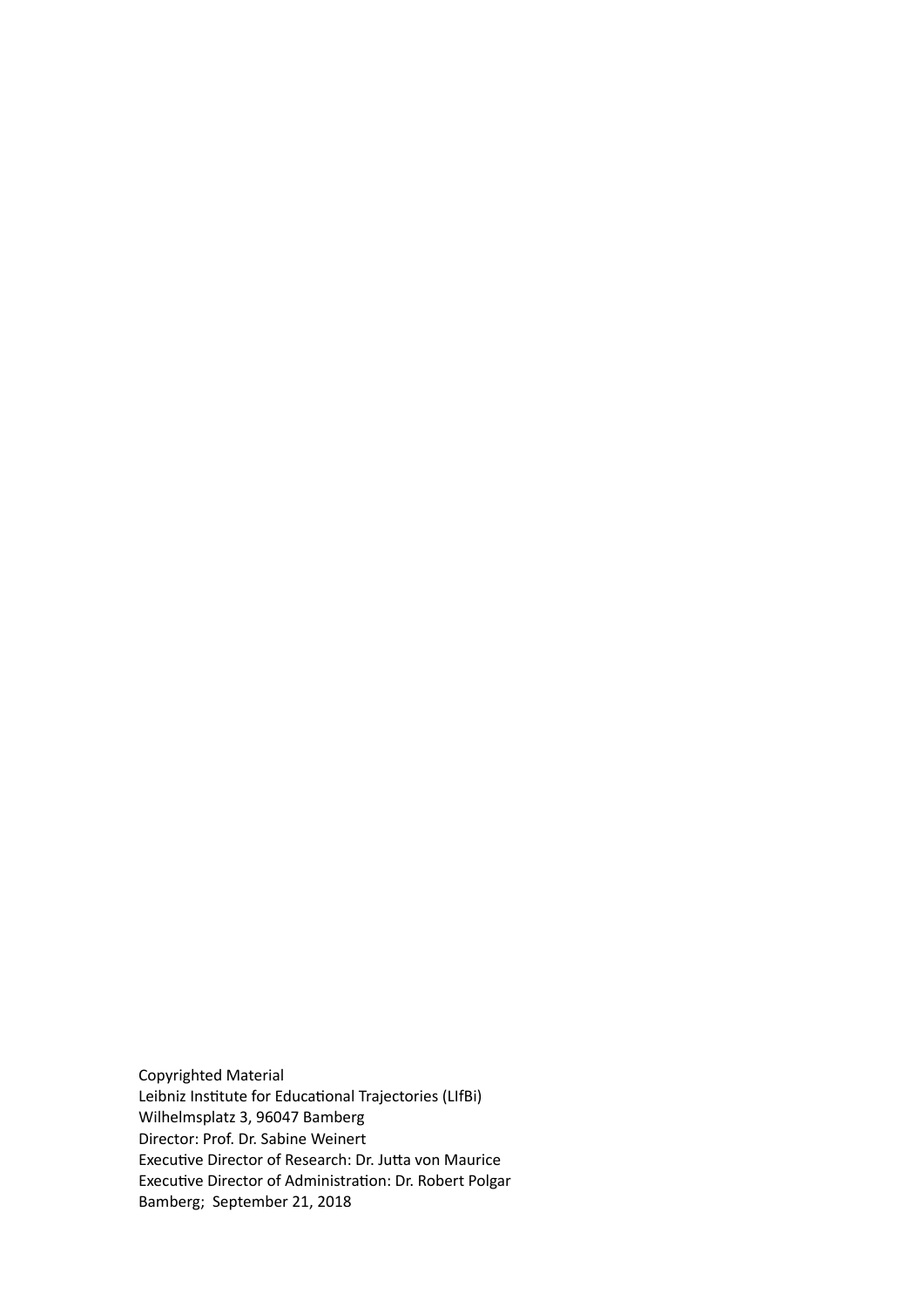#### **Contents**

|              | <b>Surveys of Starting Cohort 6 - Adults</b>                      | 1  |
|--------------|-------------------------------------------------------------------|----|
| 1            | Wave 1: 2007/08 "Working and Learning in a Changing World" (ALWA) | 3  |
| $\mathbf{2}$ | <b>Wave 2: Main Study 2009/10</b>                                 | 4  |
| 3            | <b>Wave 3: Main Study 2010/11</b>                                 | 5  |
| 4            | <b>Wave 4: Main Study 2011/12</b>                                 | 6  |
| 5.           | <b>Wave 5: Main Study 2012/13</b>                                 | 7  |
| 6            | Wave 6: Main Study 2013                                           | 8  |
| 7            | <b>Wave 7: Main Study 2014/15</b>                                 | 9  |
| 8            | <b>Wave 8: Main Study 2015/16</b>                                 | 10 |
| 9            | <b>Wave 9: Main Study 2016/17</b>                                 | 11 |

# **[List of F](#page-13-0)igures**

| $\mathbf{1}$    |                                                                                                                                | $\overline{\mathbf{2}}$ |
|-----------------|--------------------------------------------------------------------------------------------------------------------------------|-------------------------|
| $\overline{2}$  | Field times and realized case numbers in wave $1, \ldots, \ldots, \ldots, \ldots, \ldots$                                      | $\mathbf{3}$            |
| $\mathcal{E}$   |                                                                                                                                | $\overline{4}$          |
| $\overline{4}$  | Field times and realized case numbers in wave $3$<br>$\dots$<br>$\dots$<br>$\dots$<br>$\dots$<br>$\dots$<br>$\dots$<br>$\dots$ | $-5$                    |
| $5\overline{)}$ | Field times and realized case numbers in wave $4 \ldots \ldots \ldots \ldots \ldots$                                           | - 6                     |
| -6              |                                                                                                                                | $7\overline{7}$         |
| $7\phantom{.0}$ | Field times and realized case numbers in wave $6 \ldots \ldots \ldots \ldots \ldots$                                           | - 8                     |
| -8              | Field times and realized case numbers in wave $7 \ldots \ldots \ldots \ldots \ldots$                                           | $\mathbf{Q}$            |
| $\mathbf{Q}$    |                                                                                                                                | 10                      |
| 10              | Field times and realized case numbers in wave $9 \ldots \ldots \ldots \ldots \ldots \ldots \ldots$                             |                         |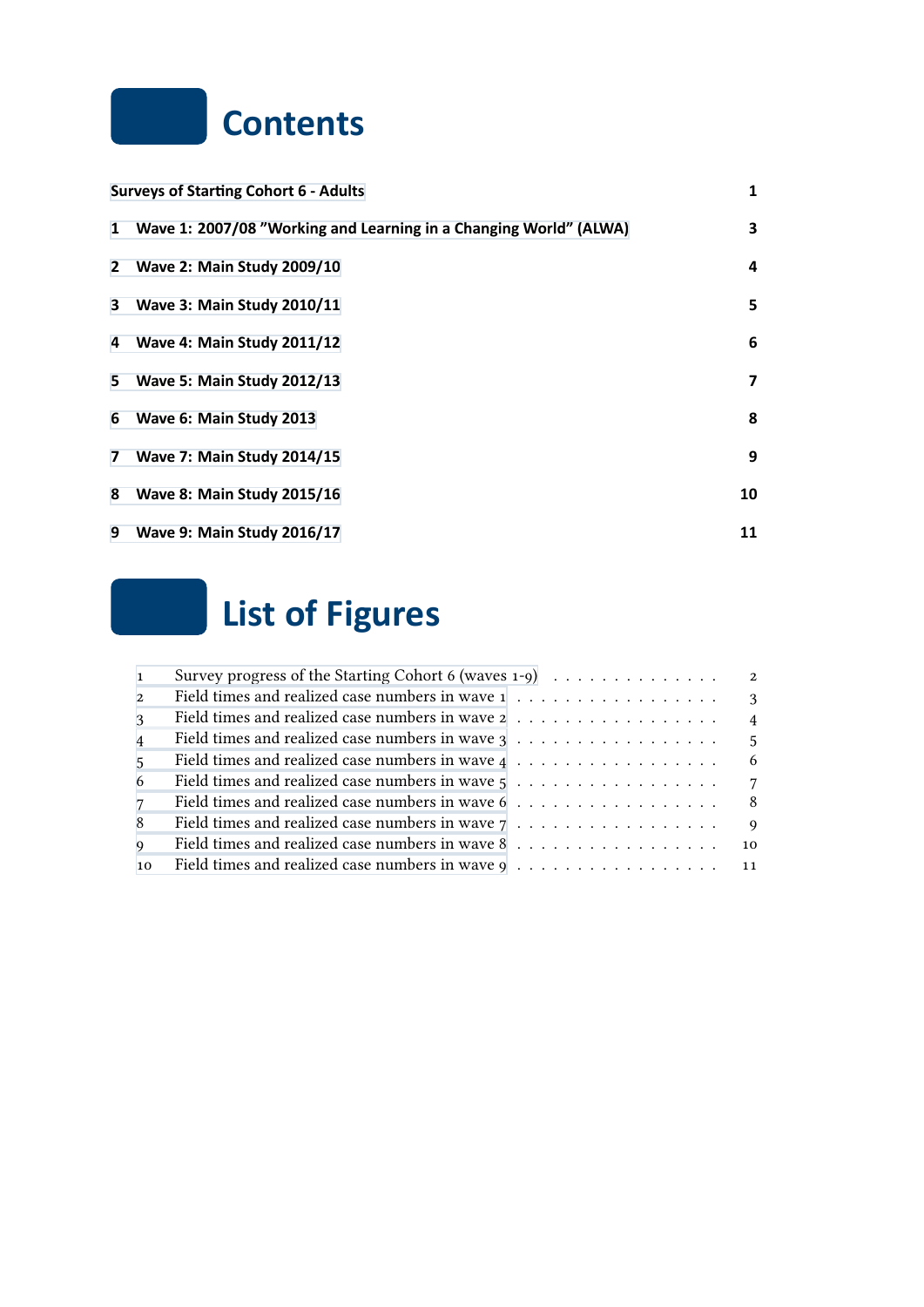#### **Surveys of StarƟng Cohort <sup>6</sup> - Adults**

The presen<sup>t</sup> study documentation <sup>g</sup>ives an overview of the progress of the main surveys, which will contribute to the Scientific Use Files (SUFs). [Figure](#page-4-1) <sup>1</sup> presents a general view on the field times of the target persons for waves 1 to 9. In the wave-specific overviews starting from [section](#page-5-2) 1 not only the questioned<br>target persons are defined but the case numbers and field ti target persons are defined but the case numbers and field times, as well. This information is taken from the corresponding field and method reports and might differ slightly from the numbers in the data sets of the SUFs. In the section of the documentation of research data, the already mentioned field and methodreports, which also provide detailed information for the survey progress, as well as further materials for the data of the Starting Cohort <sup>6</sup> can be found:

→ www.neps-data.de <sup>&</sup>gt; Data and Documentation <sup>&</sup>gt; Starting Cohort Adults <sup>&</sup>gt; [Documentation](https://www.neps-data.de/en-us/datacenter/dataanddocumentation/startingcohortadults/documentation.aspx)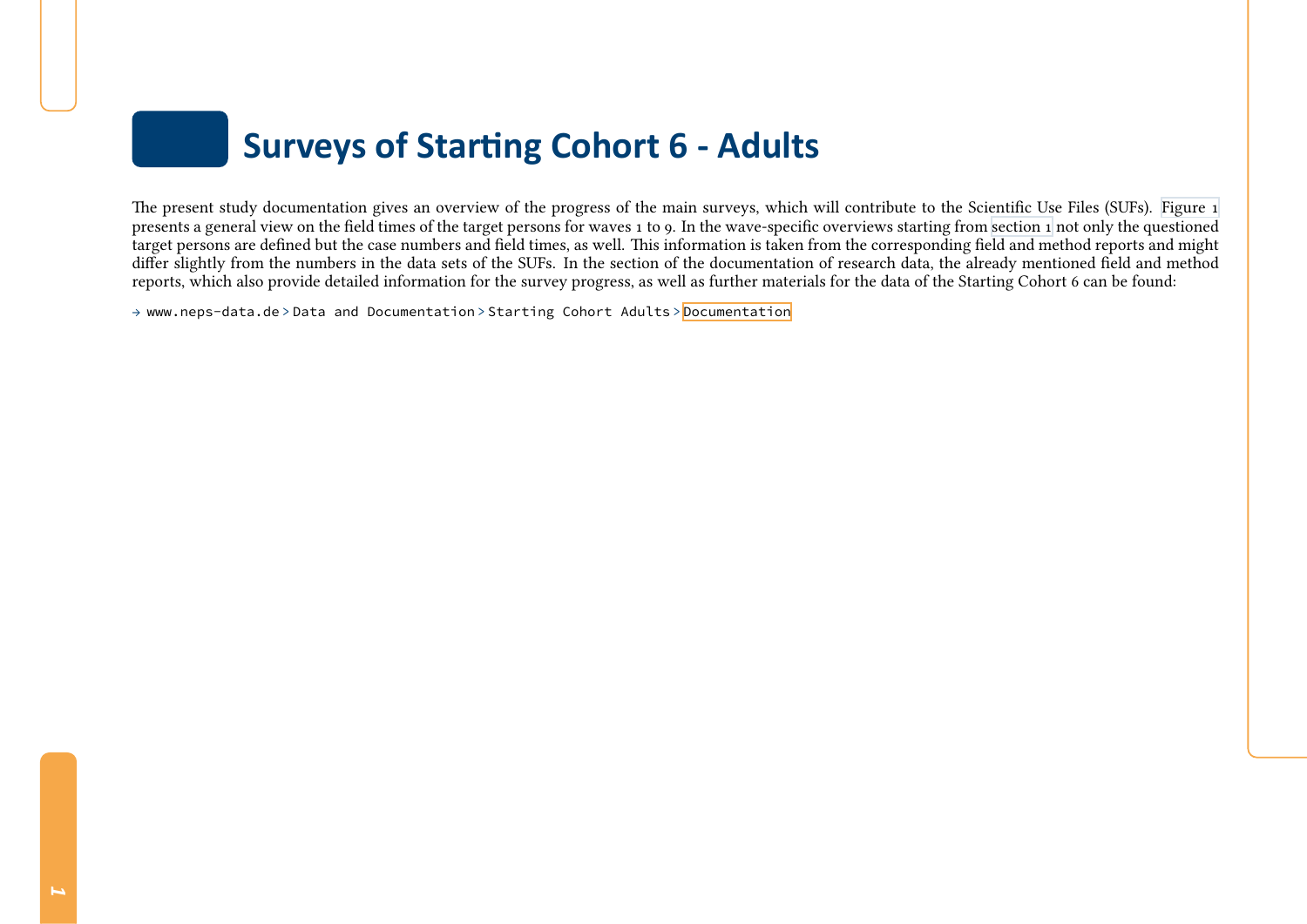<span id="page-4-1"></span>

<span id="page-4-0"></span>**Figure 1:** Survey progress of the Starting Cohort <sup>6</sup> (waves 1-9)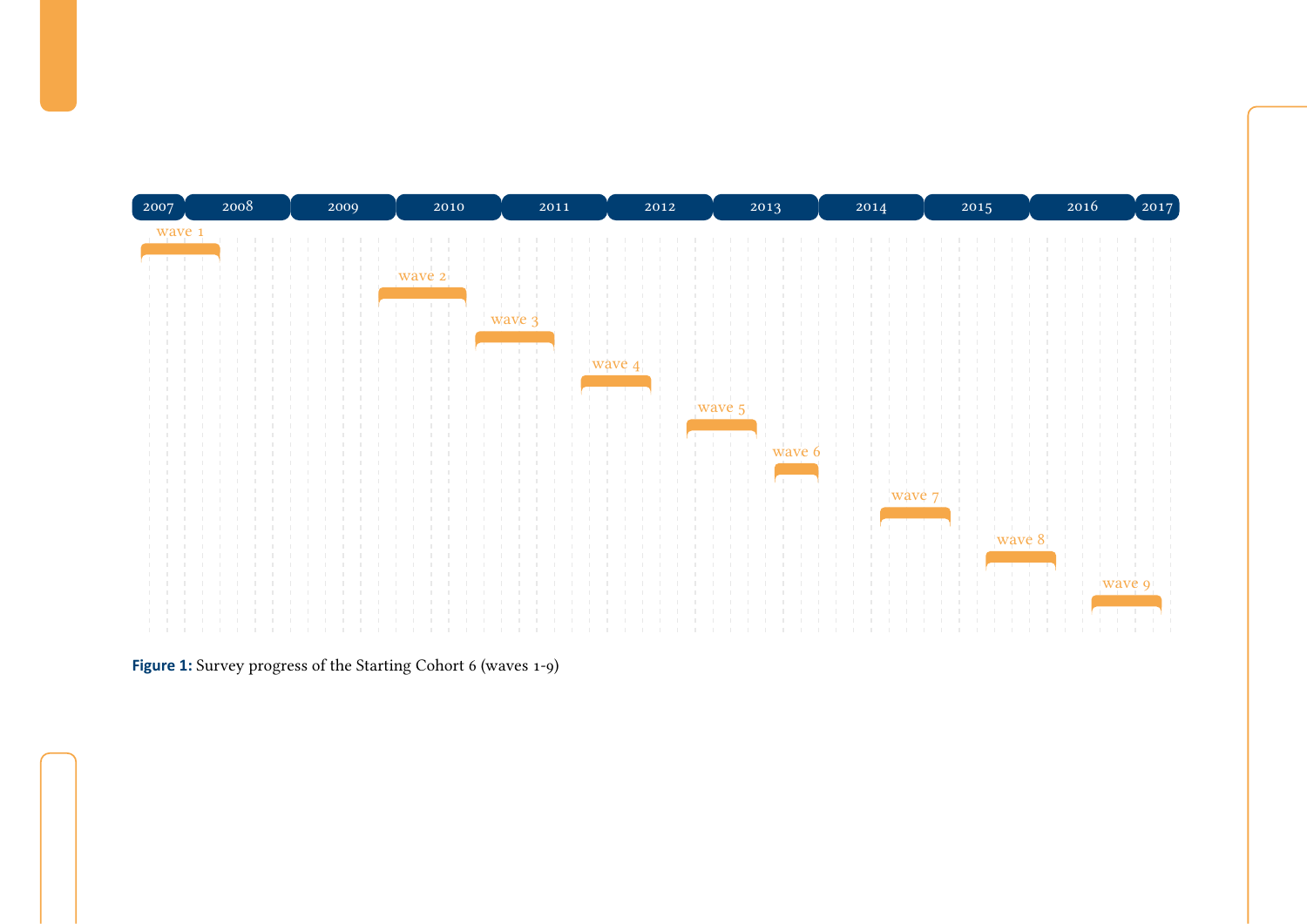# <span id="page-5-0"></span>**1 Wave 1: 2007/08 "Working and Learning in a Changing World" (ALWA)**

<span id="page-5-2"></span>

<span id="page-5-1"></span>**Figure 2:** Field times and realized case numbers in wave 1

\* These valid analyzable cases refer to the target persons of the ALWA study, willing to participate in NEPS and with a realized interview in wave 2 (first NEPS-wave).

**1 Master sample** Adults (panel start 2007/08)

- **1.1 Target persons** Adults of birth cohorts 1956 to 1986
- **Sample** Sample from the register of residents (with the selection stages communities and individuals). The sample contains individuals of Germany's resident population from the birth cohorts 1956 to 1986, regardless of their employment status, their nationality, and their knowledge of the German language.
- 2 Data collection infas Institute for Applied Social Sciences, Bonn
- **3 Mode of survey** Computer-assisted telephone interviews (CATI)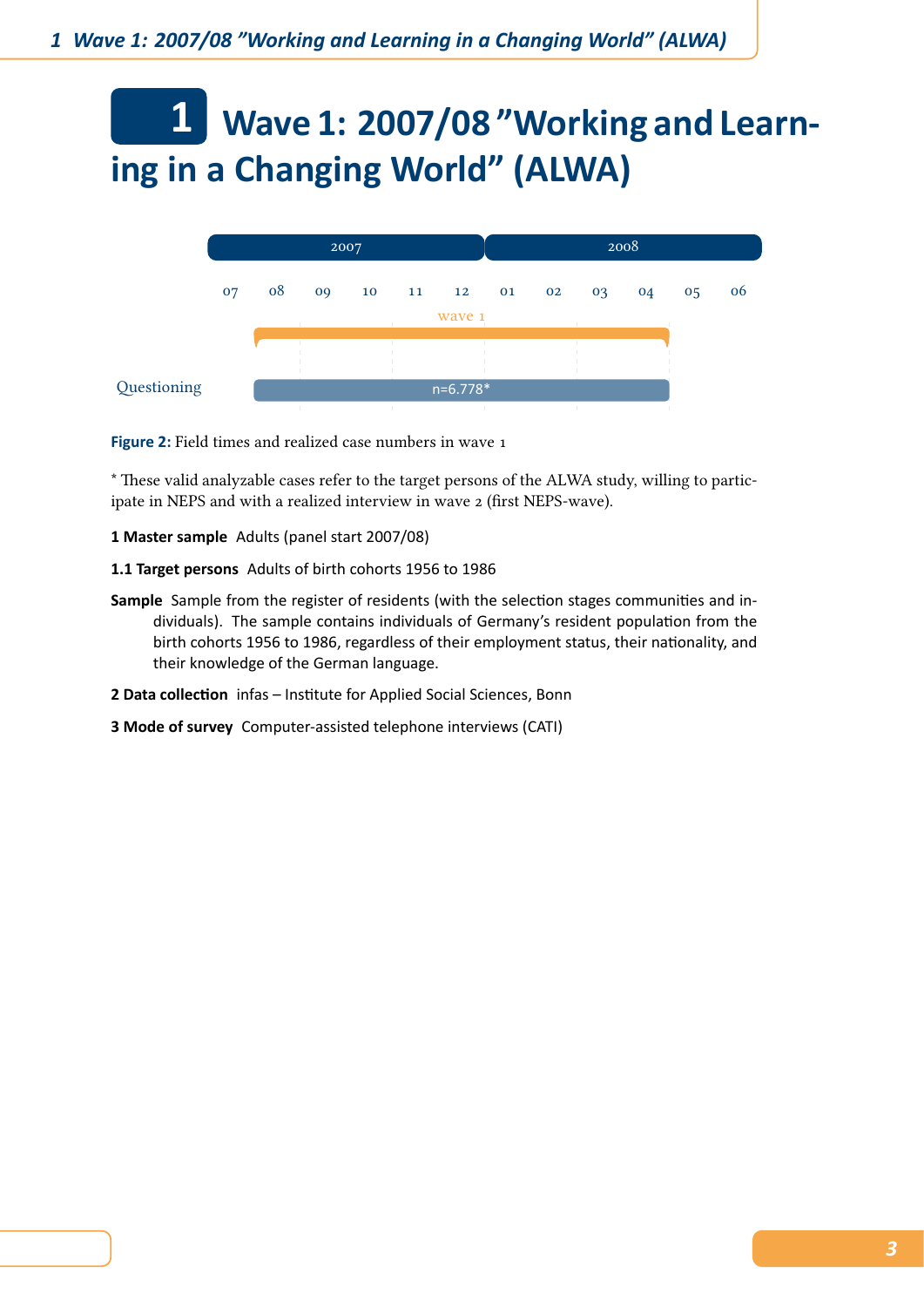# <span id="page-6-0"></span>**2 Wave 2: Main Study 2009/10**

|             |    |    |    | 2009 |  | 2010   |                   |            |    |                |       |  |    |  |  |  |
|-------------|----|----|----|------|--|--------|-------------------|------------|----|----------------|-------|--|----|--|--|--|
|             | 07 | 08 | 09 |      |  |        | 10 11 12 01 02 03 |            | 04 | 0 <sub>5</sub> | 06 07 |  | 08 |  |  |  |
|             |    |    |    |      |  | wave 2 |                   |            |    |                |       |  |    |  |  |  |
|             |    |    |    |      |  |        |                   |            |    |                |       |  |    |  |  |  |
|             |    |    |    |      |  |        |                   |            |    |                |       |  |    |  |  |  |
| Questioning |    |    |    |      |  |        |                   | $n=11.649$ |    |                |       |  |    |  |  |  |
|             |    |    |    |      |  |        |                   |            |    |                |       |  |    |  |  |  |

<span id="page-6-1"></span>**Figure 3:** Field times and realized case numbers in wave 2

- **1 Master sample** Adults (panel start 2007/08, ALWA)
- **1.1 Target persons** Adults of birth cohorts 1956 to 1986
- Sample Panel sample. Follow-up survey with the 2007/08 ALWA participants of the birth cohorts 1956 to 1986 willing to participate in the panel.
- **2 Complementary sample** Adults (panel start 2009/10)
- **2.1 Target persons** Adults of birth cohorts 1956 to 1986 (Refreshment sample)
- **Sample** Sample drawn from the register of residents. The sampling basically corresponds to the sampling of ALWA (Refreshment of birth cohorts 1956 to 1986).
- **2.2 Target persons** Adults of birth cohorts 1944 to 1955 (Augmentation sample)
- **Sample** Sample drawn from the register of residents. Sampling basically corresponds to the sampling of ALWA and is an augmentation sample of birth cohorts 1944 to 1955.
- **3 Data collection** infas Institute for Applied Social Sciences, Bonn
- **4 Mode of survey** Computer-assisted telephone interviews (CATI) or computer-assisted personal interviews (CAPI)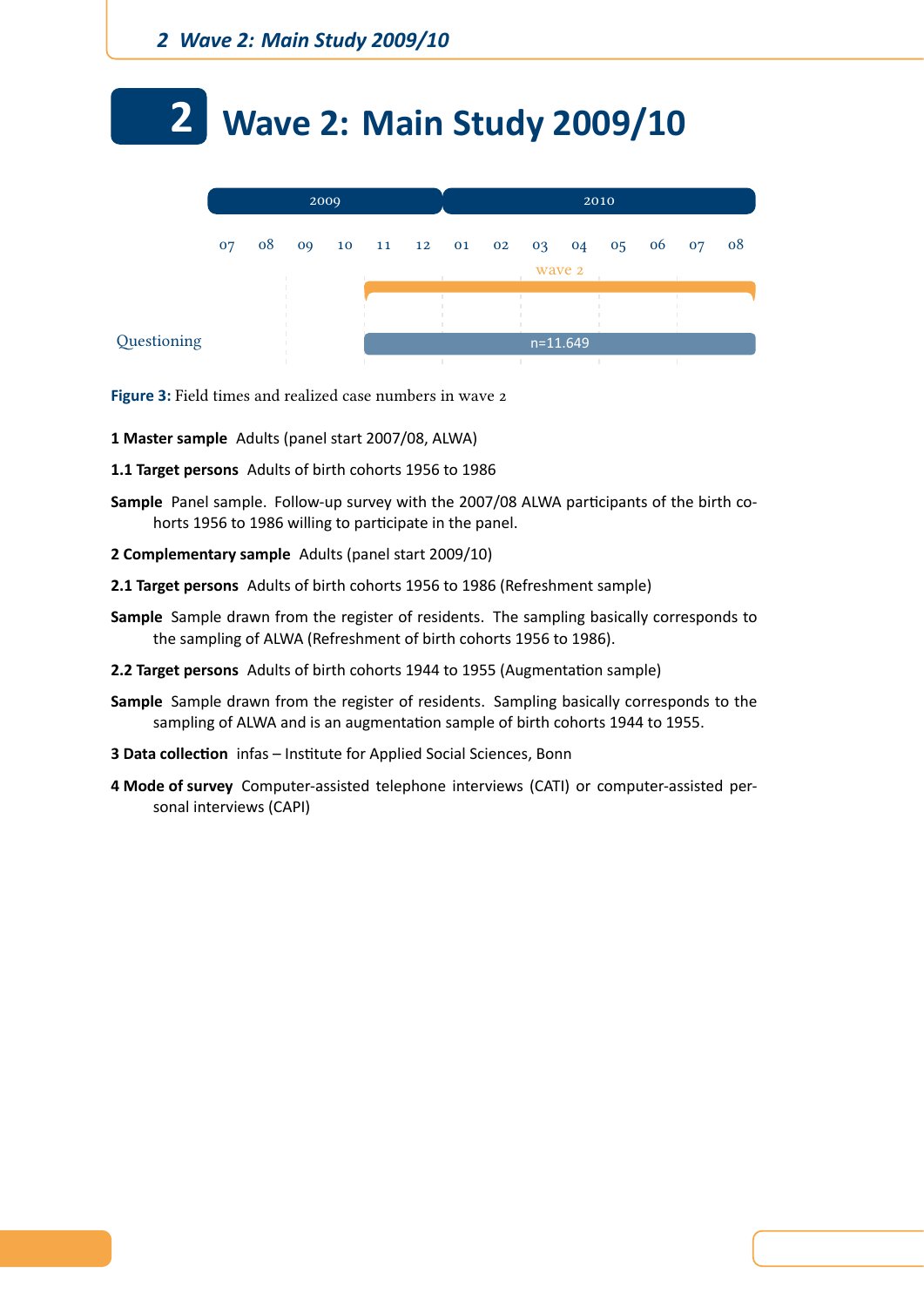# <span id="page-7-0"></span>**3 Wave 3: Main Study 2010/11**

|                          |    |    | 2010 |                   | 2011 |           |        |    |           |                |    |  |
|--------------------------|----|----|------|-------------------|------|-----------|--------|----|-----------|----------------|----|--|
|                          | 07 | 08 |      | 09 10 11 12 01 02 |      |           |        | 03 | 04        | 0 <sub>5</sub> | 06 |  |
|                          |    |    |      |                   |      |           | wave 3 |    |           |                |    |  |
|                          |    |    |      |                   |      |           |        |    |           |                |    |  |
| Questioning and Testing* |    |    |      |                   |      | $n=7.396$ |        |    |           |                |    |  |
| Questioning              |    |    |      |                   |      |           |        |    | $n=1.927$ |                |    |  |

<span id="page-7-1"></span>**Figure 4:** Field times and realized case numbers in wave 3

- **1 Master sample** Adults (panel start 2007/08, ALWA)
- **1.1 Target persons** Adults of birth cohorts 1956 to 1986

Sample Panel sample. Follow-up survey with interviewees willing to participate in the panel.

- **2 Complementary sample** Adults (panel start 2009/10, refreshment and augmentation sample)
- **2.1 Target persons** Adults of birth cohorts 1944 to 1986

- **3 Data collection** infas Institute for Applied Social Sciences, Bonn
- **4 Mode of survey** Computer-assisted personal interviews (CAPI) and competence tests (PAPI) or computer-assisted telephone interviews (CATI)
- \* Analyzable competence data is not available for every target person with interview data.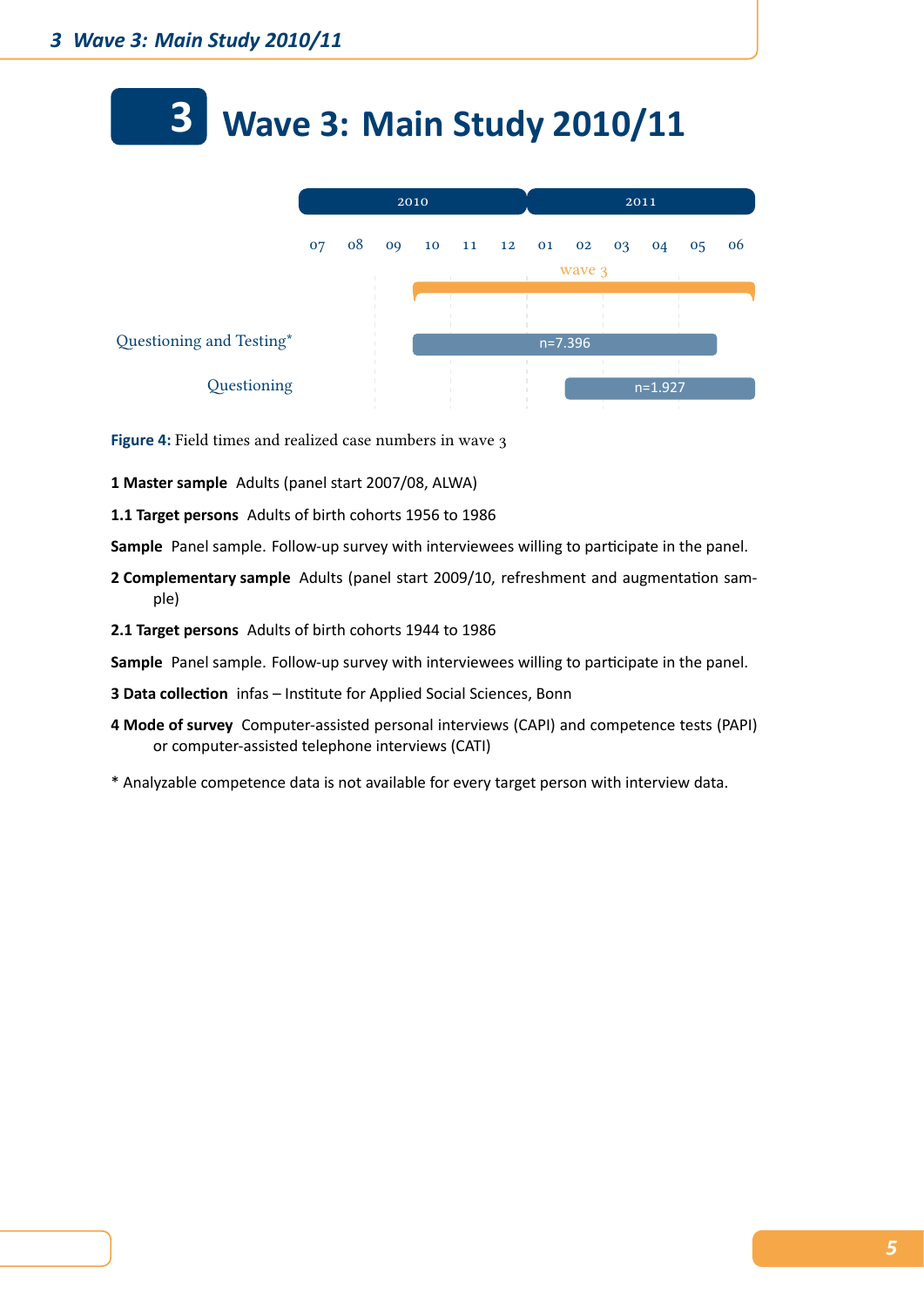# <span id="page-8-0"></span>**4 Wave 4: Main Study 2011/12**

|             |    |    |    | 2011 |  | 2012     |  |            |    |    |    |    |  |
|-------------|----|----|----|------|--|----------|--|------------|----|----|----|----|--|
|             | 07 | 08 | 09 | 10   |  | 11 12 01 |  | 02         | 03 | 04 | 05 | 06 |  |
|             |    |    |    |      |  |          |  | wave 4     |    |    |    |    |  |
|             |    |    |    |      |  |          |  |            |    |    |    |    |  |
|             |    |    |    |      |  |          |  |            |    |    |    |    |  |
| Questioning |    |    |    |      |  |          |  | $n=14.112$ |    |    |    |    |  |

<span id="page-8-1"></span>**Figure 5:** Field times and realized case numbers in wave 4

- **1 Master sample** Adults (panel start 2007/08, ALWA)
- **1.1 Target persons** Adults of birth cohorts 1956 to 1986
- Sample Panel sample. Follow-up survey with interviewees willing to participate in the panel of the birth cohorts 1956 to 1986 of the forerunner study 2007/08 (ALWA).
- **2 Complementary sample** Adults (panel start 2009/10, refreshment and augmentation sample)
- **2.1 Target persons** Adults of birth cohorts 1944 to 1986

- **3 Complementary sample** Adults (panel start 2011/12)
- **3.1 Target persons** Adults of birth cohorts 1944 to 1986
- **Sample** Sample drawn from the register of residents (with the selection stages communities and individuals). The sample contains individuals from the birth cohorts 1944 to 1986.
- 4 Data collection infas Institute for Applied Social Sciences, Bonn
- **5 Mode of survey** Computer-assisted personal interviews (CAPI) or computer-assisted telephone interviews (CATI)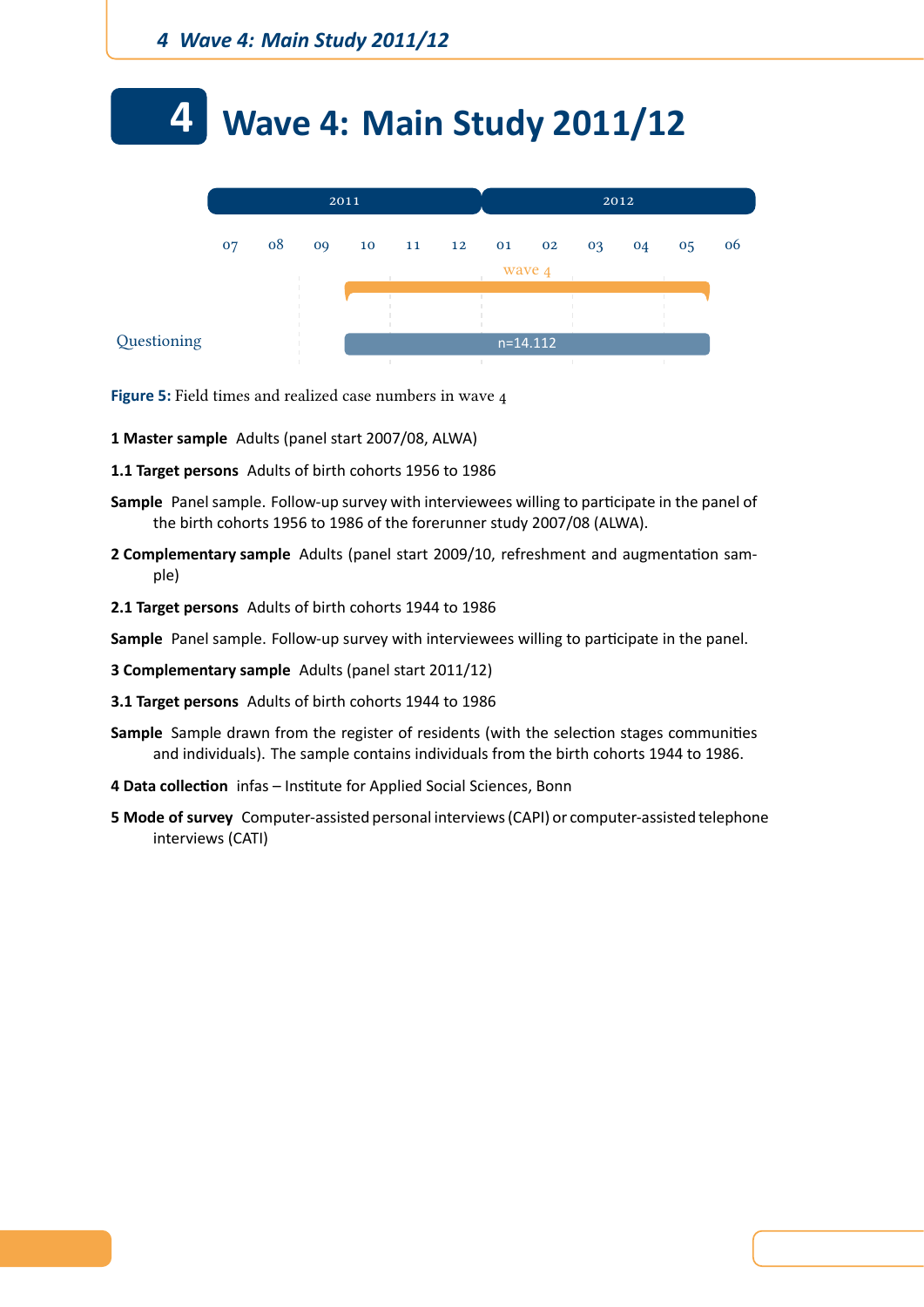#### <span id="page-9-0"></span>**5 Wave 5: Main Study 2012/13**

|                          | 2012 |    |    |  |  |                   |            |  |           |    |    |    |
|--------------------------|------|----|----|--|--|-------------------|------------|--|-----------|----|----|----|
|                          | 07   | 08 | 09 |  |  | 10 11 12 01 02 03 |            |  |           | 04 | 05 | 06 |
|                          |      |    |    |  |  |                   | wave 5     |  |           |    |    |    |
|                          |      |    |    |  |  |                   |            |  |           |    |    |    |
| Questioning and Testing* |      |    |    |  |  |                   | $n=10.240$ |  |           |    |    |    |
|                          |      |    |    |  |  |                   |            |  |           |    |    |    |
| Questioning              |      |    |    |  |  |                   |            |  | $n=1.456$ |    |    |    |

<span id="page-9-1"></span>**Figure 6:** Field times and realized case numbers in wave 5

- **1 Master sample** Adults (panel start 2007/08, ALWA)
- **1.1 Target persons** Adults of birth cohorts 1956 to 1986
- **Sample** Panel sample. Follow-up survey with interviewees willing to participate in the panel of the birth cohorts 1956 to 1986 of the forerunner study 2007/08 (ALWA).
- 2 Complementary sample Adults (panel start 2009/10, refreshment and augmentation sample)
- **2.1 Target persons** Adults of birth cohorts 1944 to 1986

- **3 Complementary sample** Adults (panel start 2011/12)
- **3.1 Target persons** Adults of birth cohorts 1944 to 1986
- **Sample** Sample drawn from the register of residents (with the selection stages communities and individuals). The sample contains individuals from the birth cohorts 1944 to 1986.
- 4 Data collection infas Institute for Applied Social Sciences, Bonn
- **5 Mode of survey** Computer-assisted personal interview (CAPI) or computer-assisted telephone interviews (CATI)
- \* Analyzable competence data is not available for every target person with interview data.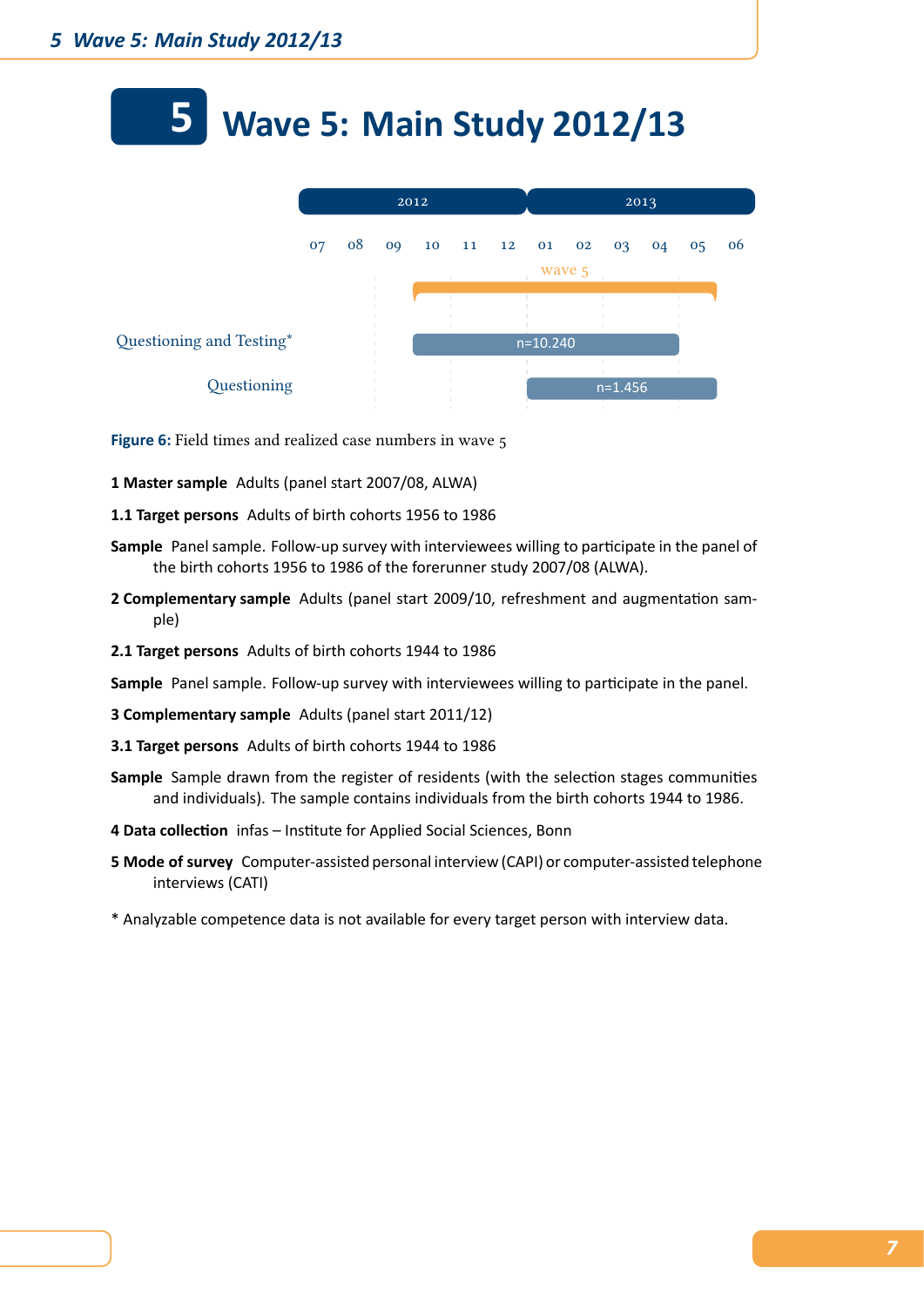# <span id="page-10-0"></span>**6 Wave 6: Main Study 2013**



<span id="page-10-1"></span>**Figure 7:** Field times and realized case numbers in wave 6

**1 Master sample** Adults (panel start 2007/08, ALWA)

- **1.1 Target persons** Adults of birth cohorts 1956 to 1986
- Sample Panel sample. Follow-up survey with interviewees willing to participate in the panel of the birth cohorts 1956 to 1986 of the forerunner study 2007/08 (ALWA).
- **2 Complementary sample** Adults (panel start 2009/10, refreshment and augmentation sample)
- **2.1 Target persons** Adults of birth cohorts 1944 to 1986

- **3 Complementary sample** Adults (panel start 2011/12)
- **3.1 Target persons** Adults of birth cohorts 1944 to 1986
- Sample Sample drawn from the register of residents (with the selection stages communities and individuals). The sample contains individuals from the birth cohorts 1944 to 1986.
- 4 Data collection infas Institute for Applied Social Sciences, Bonn
- **5 Mode of survey** Computer-assisted telephone interviews (CATI) or computer-assisted personal intervieww (CAPI)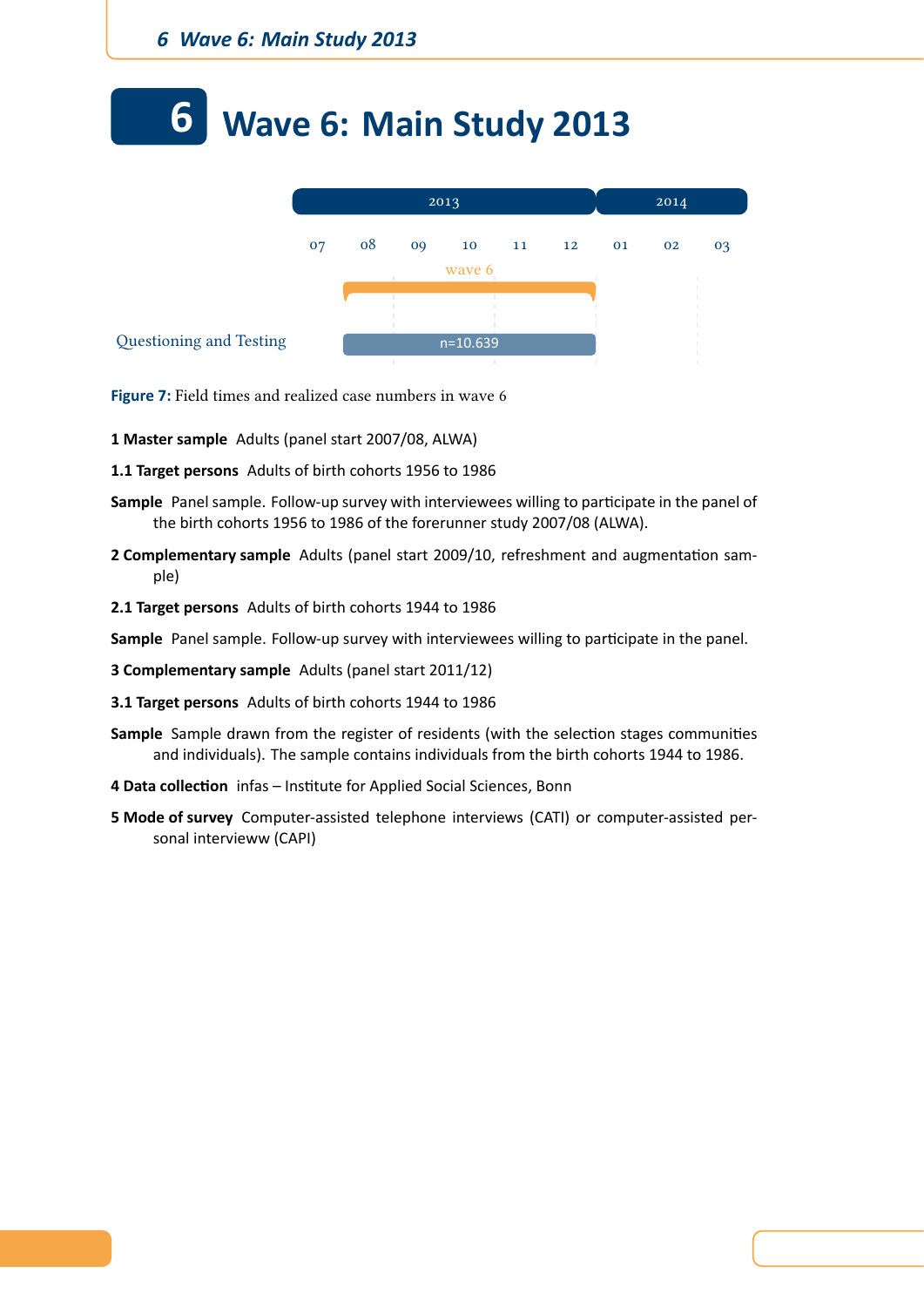### <span id="page-11-0"></span>**7 Wave 7: Main Study 2014/15**

|                              |    |    | 2014 |    |  |           |           |    |    |    |                |
|------------------------------|----|----|------|----|--|-----------|-----------|----|----|----|----------------|
|                              | 07 | 08 | 09   | 10 |  | 11 12     | 01        | 02 | 03 | 04 | 0 <sub>5</sub> |
|                              |    |    |      |    |  | Wave 7    |           |    |    |    |                |
|                              |    |    |      |    |  |           |           |    |    |    |                |
| Questioning and Testing CAPI |    |    |      |    |  | $n=9.131$ |           |    |    |    |                |
| Questioning CATI             |    |    |      |    |  |           | $n = 639$ |    |    |    |                |

**Figure 8:** Field times and realized case numbers in wave 7

- **1 Master sample** Adults (panel start 2007/08, ALWA)
- **1.1 Target persons** Adults of birth cohorts 1956 to 1986
- **Sample** Panel sample. Follow-up survey with interviewees willing to participate in the panel of the birth cohorts 1956 to 1986 of the forerunner study 2007/08 (ALWA).
- 2 Complementary sample Adults (panel start 2009/10, refreshment and augmentation sample)
- **2.1 Target persons** Adults of birth cohorts 1944 to 1986
- **Sample** Panel sample. Follow-up survey with interviewees willing to participate in the panel.
- **3 Complementary sample** Adults (panel start 2011/12)
- **3.1 Target persons** Adults of birth cohorts 1944 to 1986
- **Sample** Sample drawn from the register of residents (with the selection stages communities and individuals). The sample contains individuals from the birth cohorts 1944 to 1986.
- 4 Data collection infas Institute for Applied Social Sciences, Bonn
- **5 Mode of survey** Computer-assisted personal interviews (CAPI) and competence tests or computerassisted telephone interviews (CATI)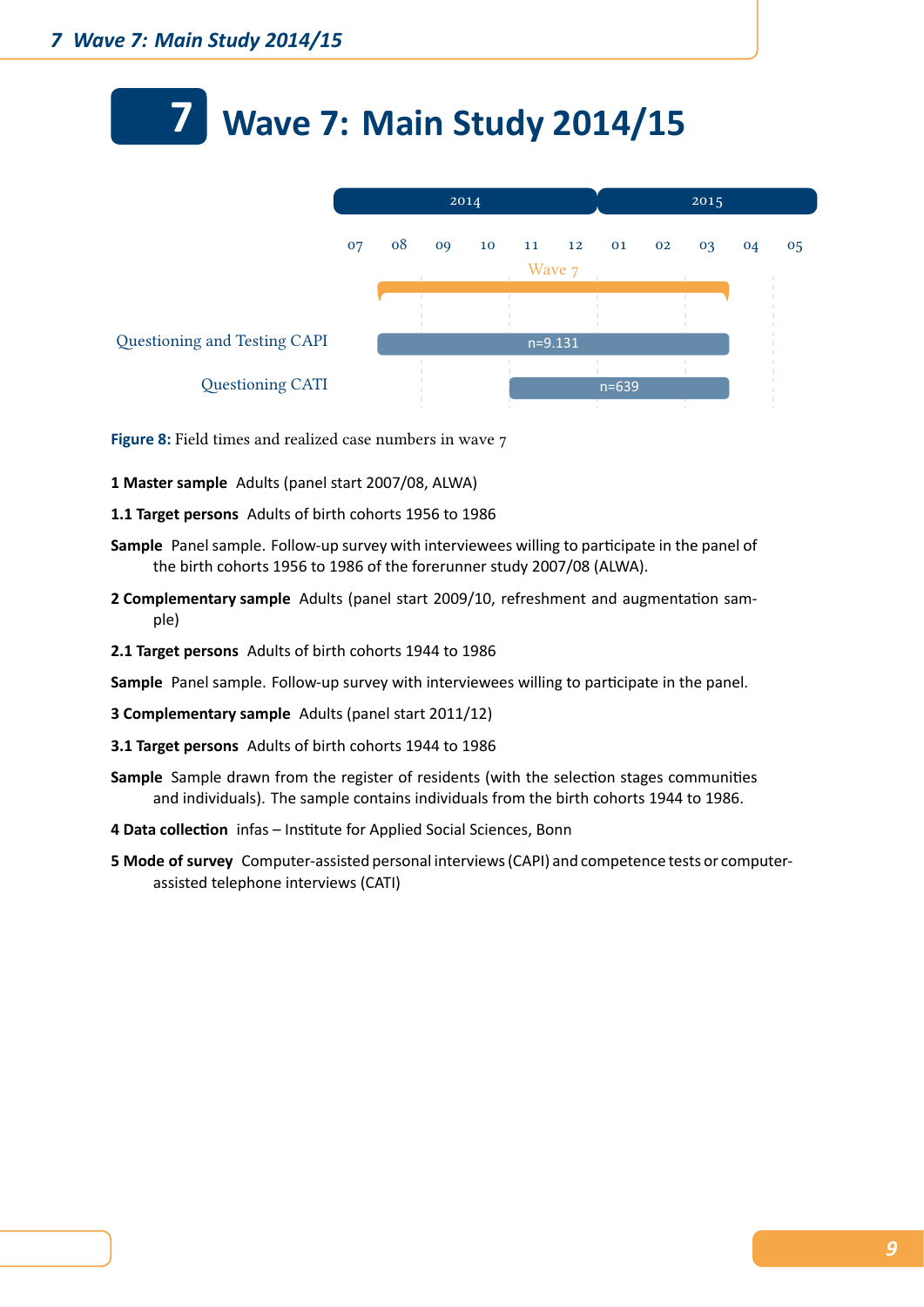#### **8 Wave 8: Main Study 2015/16**



**Figure 9:** Field times and realized case numbers in wave 8

- **1 Master sample** Adults (panel start 2007/08, ALWA)
- **1.1 Target persons** Adults of birth cohorts 1956 to 1986
- Sample Panel sample. Follow-up survey with interviewees willing to participate in the panel of the birth cohorts 1956 to 1986 of the forerunner study 2007/08 (ALWA).
- **2 Complementary sample** Adults (panel start 2009/10, refreshment and augmentation sample)
- **2.1 Target persons** Adults of birth cohorts 1944 to 1986

- **3 Complementary sample** Adults (panel start 2011/12)
- **3.1 Target persons** Adults of birth cohorts 1944 to 1986
- **Sample** Sample drawn from the register of residents (with the selection stages communities and individuals). The sample contains individuals from the birth cohorts 1944 to 1986.
- 4 Data collection infas Institute for Applied Social Sciences, Bonn
- **5 Mode of survey** Computer-assisted telephone interviews (CATI) and computer-assisted personal interviews (CAPI)